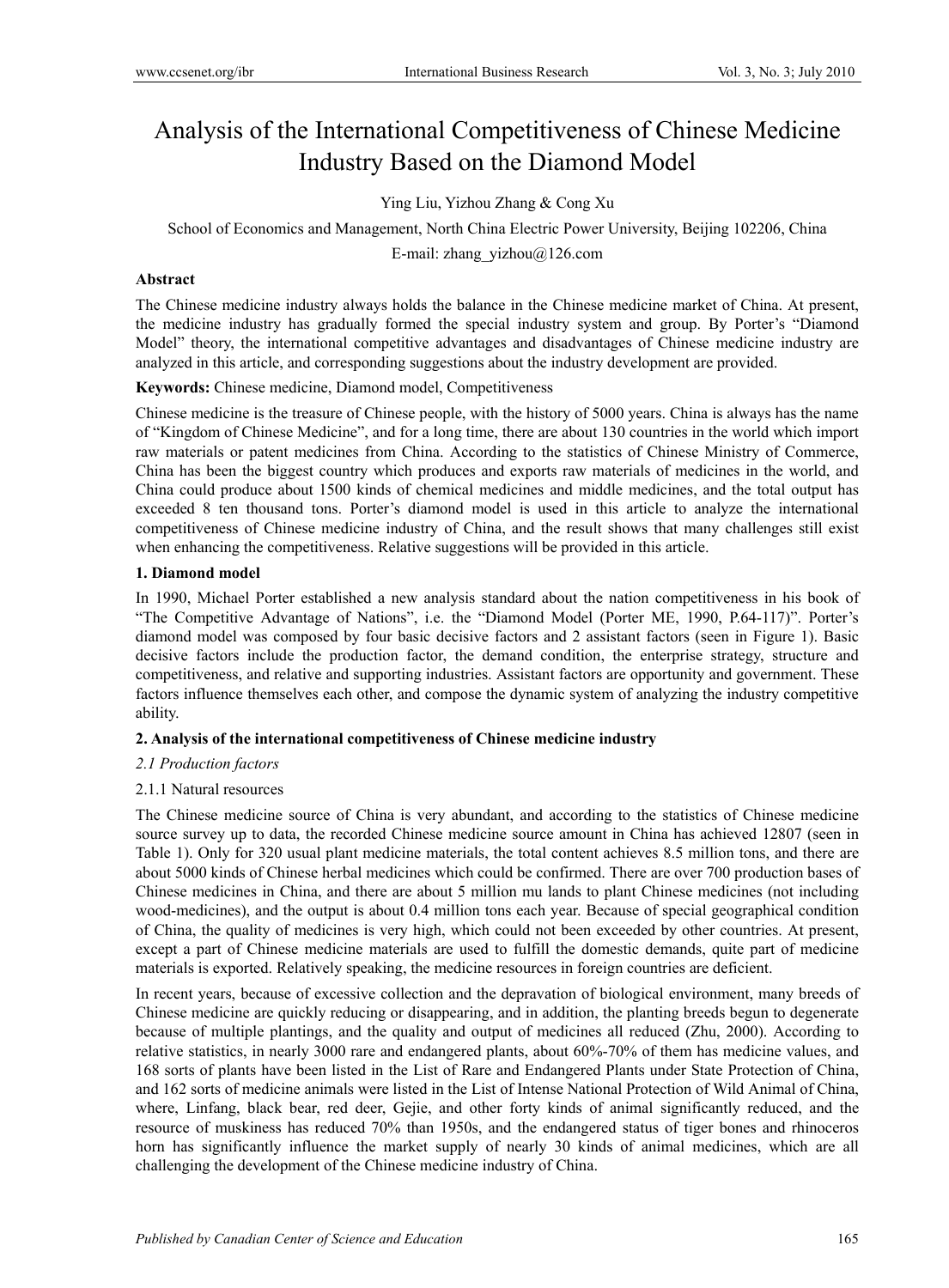#### 2.1.2 Knowledge resources

At present, China has formed complete Chinese medicine theory system, and about 0.3 million prescriptions of Chinese medicines have been saved. For Chinese medicines, China has abundant products with proprietary intellectual property rights, and in the international market competition, the Chinese medicine industry has the potential advantage to form the proprietary intellectual property rights.

But for a long time, China had not emphasized the intellectual property rights of Chinese medicine, and many knowledge fortunes of Chinese medicine have been lost, and in addition, the current patent system was established to protect chemical medicines by developed countries, and many domains about Chinese medicine could not be protected. For example, some ways of diagnosis such as acupuncture, Qigong, looking, listening, questioning, and feeling the pulse all could not be protected by the Patent Law. And the "herbal medicine" defined by the WHO only included raw materials of plant, and the Patent Law lacked in concrete operation rules for drinking dose, frying dose, and soup dose. On the one hand, developed countries utilized abundant experiences in the intellectual property rights to contest the intellectual property rights of Chinese medicine with China in the name of cooperation and development. On the other hand, they used the intellectual property rights as the weapon to monopolize the fortune of some intellectual property rights of Chinese medicine.

#### 2.1.3 Development of science and technology

At present, most Chinese medicine production enterprises in China are middle and small enterprises which are difficult to realize the production of Chinese medicines with high efficiency and quality, but will waste the resources which have not been utilized reasonably. These enterprises which consume the resource of medicine materials to survive would not pay attention to science and technology, and become the principal part to support the technical innovation of the Chinese medicine research. Many researches and developments either repeat past researches in lower level, or could not form medicines or commodities to bring benefits.

The medicine industry is an industry with technical innovation. In recent years, many developed countries such as US, Japan, and Korea all strengthened the development and investment of traditional medicines, and their scientific research and production have entered into the orbit of modernization. But the Chinese medicine enterprises and academies of China still lack in sufficient investment of R&D, especially for the research of drug nature, the confirmation and abstraction of effective component, and the alteration of new doses. According to the statistics of US PHRMA, in 2003, the R&D charge about medicine in this association achieved 33 billion dollars, 15.6% of the sales, but this proportion in China was only about 1%. In foreign countries, one medicine scientific and research person's charge is about from 125 thousand dollar to 226 thousand dollar each year, but in China, only 5000 dollar to 6000 dollar could be ensured. Low-level R&D investment makes enterprise lack in the extension of new products, and with the competition of foreign chemical medicines and biological medicines, the market share of Chinese medicines could not increase continually. In addition, for the innovation of dose medicine, the traditional doses only include pill, pulvis, electuary, sublimed preparation, and decoction, but good breeds with quick, long, and high efficiency, small toxicity, side-effect, and dosage, and convenient storage, carrying, and taking are still rare, which is far from the popular tendency of international dose forms.

#### 2.1.4 Human resources

Talents are the first condition of the R&D of medicines. Deficient professional talents and weak innovational ability are common problems in the management layer of Chinese medicine enterprises in China. Though up to 2000, there were 30 Chinese medicine colleges and schools, and 14 undergraduate and specialized specialties, and 37000 students, 51 secondary Chinese medicine schools and 29000 students (Zhang, 2007), but comparing with the whole medicine market, the professional talents are still deficient, especially those talents with high and new scientific technologies and innovational spirit, and many pharmacy enterprises have deficient strengths and less R&D investments, and the cultivation of talents are limited, and the innovational ability is weak. At the same time, most Chinese medicine enterprises lack in complete sales network and trained sales group. Above factors largely restrain the development of Chinese medicine industry of China, and seriously influence the production and sale of Chinese medicine (Chen, 2001, P.1-4).

Furthermore, in some specialties, the talents are so deficient, for example, for the medicine plant cultivation and relative subjects, the scientific technology staffs are reducing gradually in various scientific research academies of China, which is directly influencing the research of GAP, and becoming an obstacle in the course of Chinese medicine modernization.

## *2.2 Demand conditions*

2.2.1 International market

The extension of the international market demand has provided extensive stage and space for the development of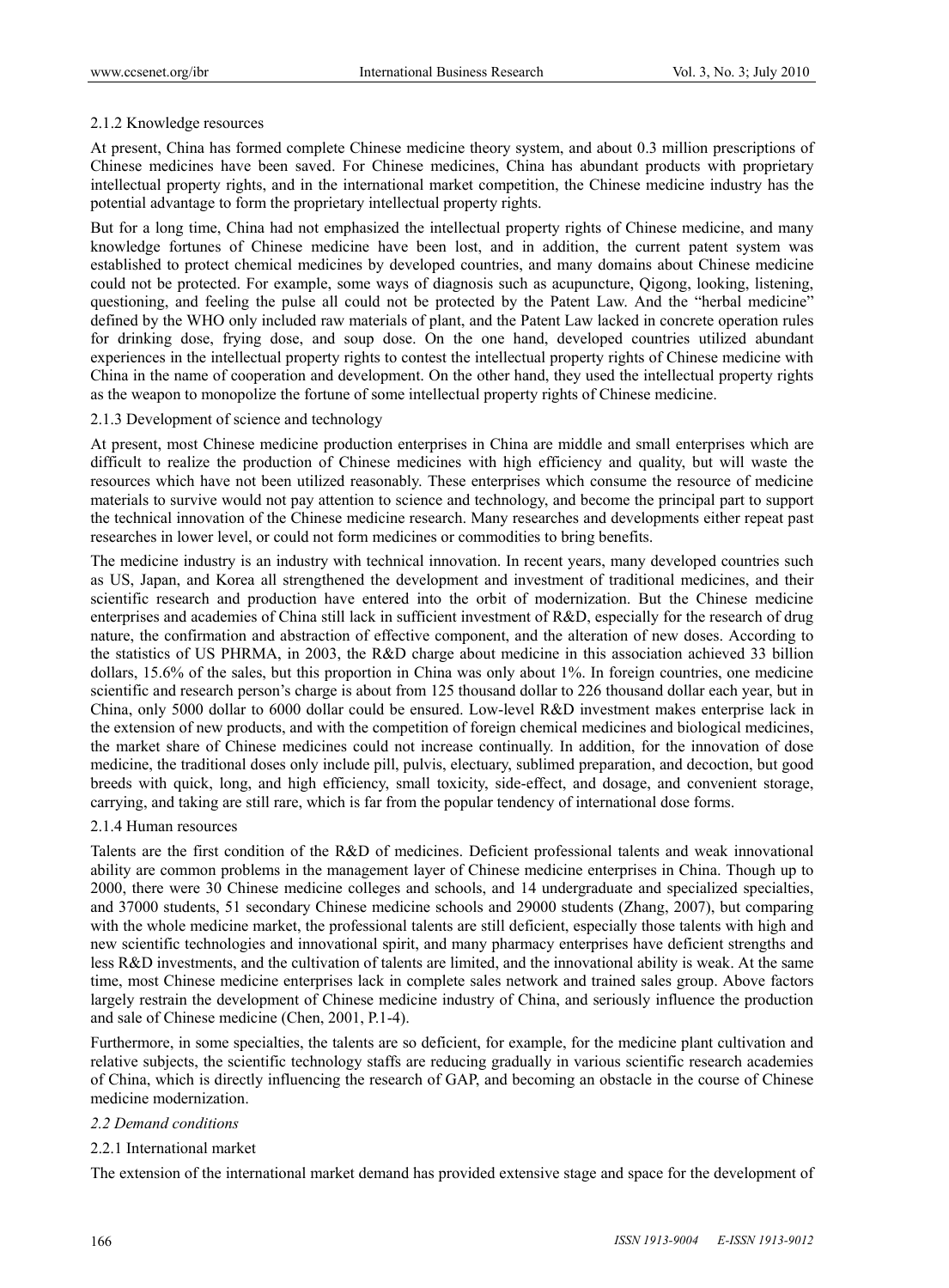the Chinese medicine industry of China. The products of Chinese medicine of China are increasing stably, and many products have exported to 135 countries and regions, and parts of them have entered into the market through the enrollment of international drugs. In 2007, the imports and exports of Chinese medicine products of China achieved 1.18 billion dollar, which was the top year in the history.

But, because of different histories and cultural backgrounds, the western medical theory is different with Chinese medical theory in principle and thinking method. This difference between western culture and eastern culture brings "cultural bulwark" for the internationalization of Chinese medicine which could not be eliminated. At present, Chinese medicine is only legal in a few countries such as Australia and Singapore, and it is still rejected by most European and American countries from the normal medicine, and it lacks in legal status, and only exists by the mode of substitute medicine. And if it enters into these markets by the health-food supplement or the food additive, there are many strict limitations such as heavy metal content, pesticide residuals, toxicity component, and except for many components such as Hg, arsenic, and lead, it could not be marked by the adaptability and medical range of medicines, and it could not be sold in the drugstore, which all will influence the Chinese medicine industry to enhance its international competitiveness.

#### 2.2.2 Domestic market

The quick growth of Chinese population promotes the increase of the drug demand, and from 2003, China had entered into the "old age", and large old group established the base for the extension of the drug market. The statistical data indicated that there were 72% Chinese consumers who could accept Chinese medicines, and this proportion would be higher in rural regions and old group. In the future, with the development of economy, the enhancement of people's life level and self-health protection, the development space of the drug market could be enlarged further. In Porter's national competitive advantage theory, quickly growing domestic demand could strengthen the national competitiveness of the industry, and could encourage manufacturers to introduce science and technology, renovate facilities, build larger and more efficiently workshops (Shi, 2002).

In Jan to May of 2007, the medicine manufacture had completed 214.624 billion Yuan of sale together, where, the sales amounts of the drink-pill of Chinese medicine and the Chinese medicines respectively were 9.342 billion Yuan and 47.661 billion Yuan, comparatively increasing 32.91% and 19.69%, and the whole sale of the industry could keep the quick growth level. The investment circle of some industries in China universally emphasized the industry of Chinese medicine, and many listed companies take the investment of Chinese medicine as the new direction of transformation and extension, and many investments from tobacco, real estate, and daily health product are flowing to the domain of Chinese medicine. Shanghai JAHWA United Co. Ltd, Shanghai Fortune Industrial Co. Ltd, Green-valley Group, successively invested in the industry of Chinese medicine, and Thunis, Haier, and many enterprises begin to extend to the domain of Chinese medicine. Many chemical pharmacy manufacturers such as Shijiazhuang Pharmaceutical Co. Ltd and Shenzhen Neptunus Bioengineering Holodings Co. Ltd also begin to invest and develop Chinese medicines.

## *2.3 Relative and supporting industries*

The industry chain of Chinese medicine industry is very long, and it covers many industries, and the upstream industry if the R&D of new Chinese medicines, the mid-stream industry if the production of Chinese medicine, and the low-stream industry is the circulation of Chinese medicine, which all compose the main chain of the Chinese industry chain. In addition, many suited service systems such as traffic, wrapper, pharmacy machines, and Chinese medicine information consultation also could provide relative services for the development of the Chinese medicine industry, and exert important promotion function.

The production of the Chinese medicinal materials is the key part for the R&D of new Chinese medicine, the clinic application, the production of Chinese preparation, and the foreign and domestic trade and its competitiveness will directly influence the international competitiveness of the Chinese medicine industry. Most upstream industries adopt the mode combining the Chinese medicine manufacturing enterprises with the medicinal materials supply source, and most large medicinal materials bases adopt the mode of cooperation contract, and enterprises would assume main market risk, so farmers' risk will be reduced, and the large fluctuation of the medicinal materials price could be avoided. The distribution and service of the low-stream industry are the key part, and its organization mode is the lever to win for Chinese medicine enterprises. Therefore, many Chinese medicine enterprises of China have paid more attention to the low-stream industry of the operation flow, i.e. the marketing stage extends to the upstream industry, and established powerful marketing network to win in the market competition.

## *2.4 Enterprise strategies, structure and competitiveness*

2.4.1 Organization and management of enterprises

Chinese medicine production enterprises of China are numerous, dispersive, and small, and the research and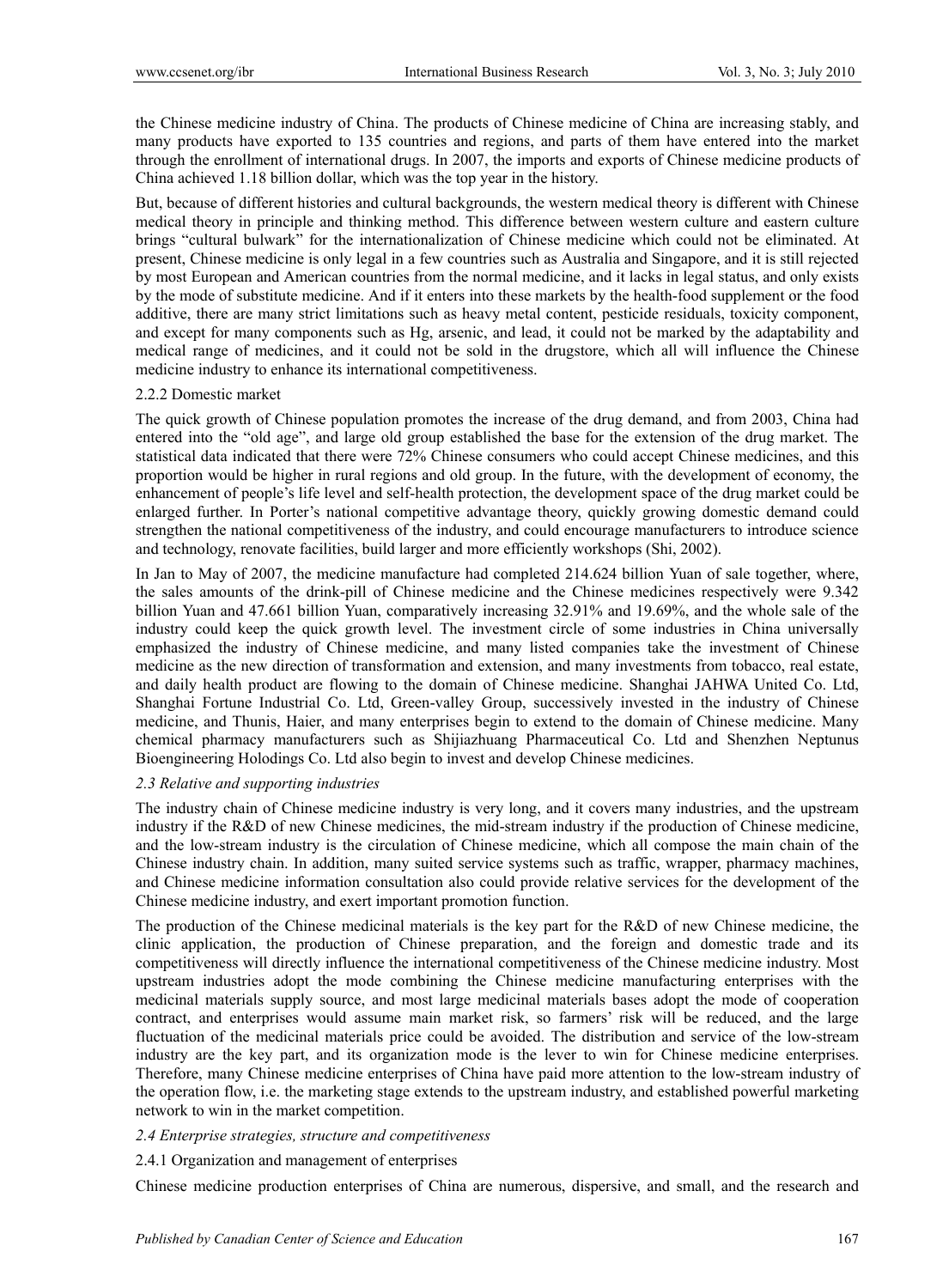development of the international market is far deficient, and many enterprises could not actively invest in the innovational of technology and products, which is largely different with foreign pharmacy enterprises (Li, 2003, P.48-51).

To implement modernization management, Chinese medicine enterprises of China should compete in the international market, and the standardization of Chinese medicine is the basic and first condition for the modernization and internationalization of Chinese medicine. In many years' management practice, European and American developed countries have established a set of complete, strict, and standard quality control standard including GAP, GCP, GSP, GLP, and GMP. But at present, the standardization of Chinese medicine in China is only in the start. For the source of Chinese medicine, the Chinese medicinal materials planting management criterion was issued in 2002, and it has not been implemented in the whole China. For the making and abstracting technology of Chinese herbal medicines, the standards of only about 70 kinds of Chinese drink medicine have been accomplished, and the abstracting technique of Chinese medicinal materials are not standard, and the control of the product quality has not been perfected. For the quality test of Chinese medicines, most tests are still only in the level of determining the nature and testing individual components. For the evaluation of drug nature, drug effect, and toxicity of Chinese medicines, the domestic GCP and GLP have not been implemented for a long time, and the mutual unity with international current standards only begins, and various experiment data have not been recognized by the international society. It is obvious that China needs to use standardization to promote the modernization of Chinese medicine, and enhance the international competitiveness.

## 2.4.2 Competitive opponents

Because of the attraction of the development foreground of Chinese medicine industry, many countries such as southeast Asia, Korea, and Japan have adopt modern technology to research Chinese medicines and occupy the international market of Chinese herbal medicine. In the future, the Chinese medicine industry competitors of China will come from three regions (Guo, 2003, P.97-100).

The first regions is US which is the largest country consuming the plant medicines in the world. At present, GNC and other companies have not only international resources, production and development ability, but also large plant medicine groups with sales network. the second region is western Europe, and the countries in this region have the history to use and produce plant medicines, and the enterprises in these countries have large capitals, product development ability and advanced production technology, and they have powerful competitiveness in the international market of herbal medicine. The third region includes Japan and Korea. Their Chinese medicines will impact the Chinese market with the decrease of the custom of Chinese medicine, and their perfect market operation mechanism, marketing strategy, management experience, and advanced technology, will also bring large threats to Chinese medicine enterprises. The yearly total production value of Japanese Chinese medicines has exceeded 100 billion Yen, and many Chinese medicines such as Jiu Xin Wan have successfully occupied the international market. At the same time, Japan is building the base of herbal medicinal materials, and has established large plan of Chinese medicinal materials development. About 100 medicinal materials in the Korean market could be produced in the Korea, and many of them could export to other countries. Only for the ginseng, the sale could achieve 0.2 billion dollar each year for Korea, which is tens of times than Chinese ginseng.

## *2.5 Opportunities*

The first opportunity is the economic globalization. Chinese medicinal materials are the traditional export products of China, and after China joined into WTO, China could attract more foreign capitals, technologies and management experiences, change and enhance traditional industry of Chinese medicinal materials. And the quick enterprise differentiation will create good opportunity for the sale and intensive development of Chinese medicine industry. After China joined into the multilateral trade system, the export environment of Chinese medicinal materials has been largely widened. Many principles such as the most-favored-nation clause, the market admittance, the elimination of "trade bulwark" are also very rare chances for the development of the Chinese medicine industry.

The second opportunity is the tide of returning to the nature and the new demand of healthy. Quick life mode induces many psychological diseases, and the modern medical modern has turned from simple disease treatment to the mode integrating prevention, health protection, treatment, and healing (Me, 2003). In the influence of "returning to the nature", people begin turning to the nature medicinal materials for the prevention and treatment of diseases, and the Chinese herbal medicines with long clinic history. The market capacity of corresponding products of plant raw materials is increasing largely.

The third opportunity is the development of modern science. In recent 20 years, a series of chemical separation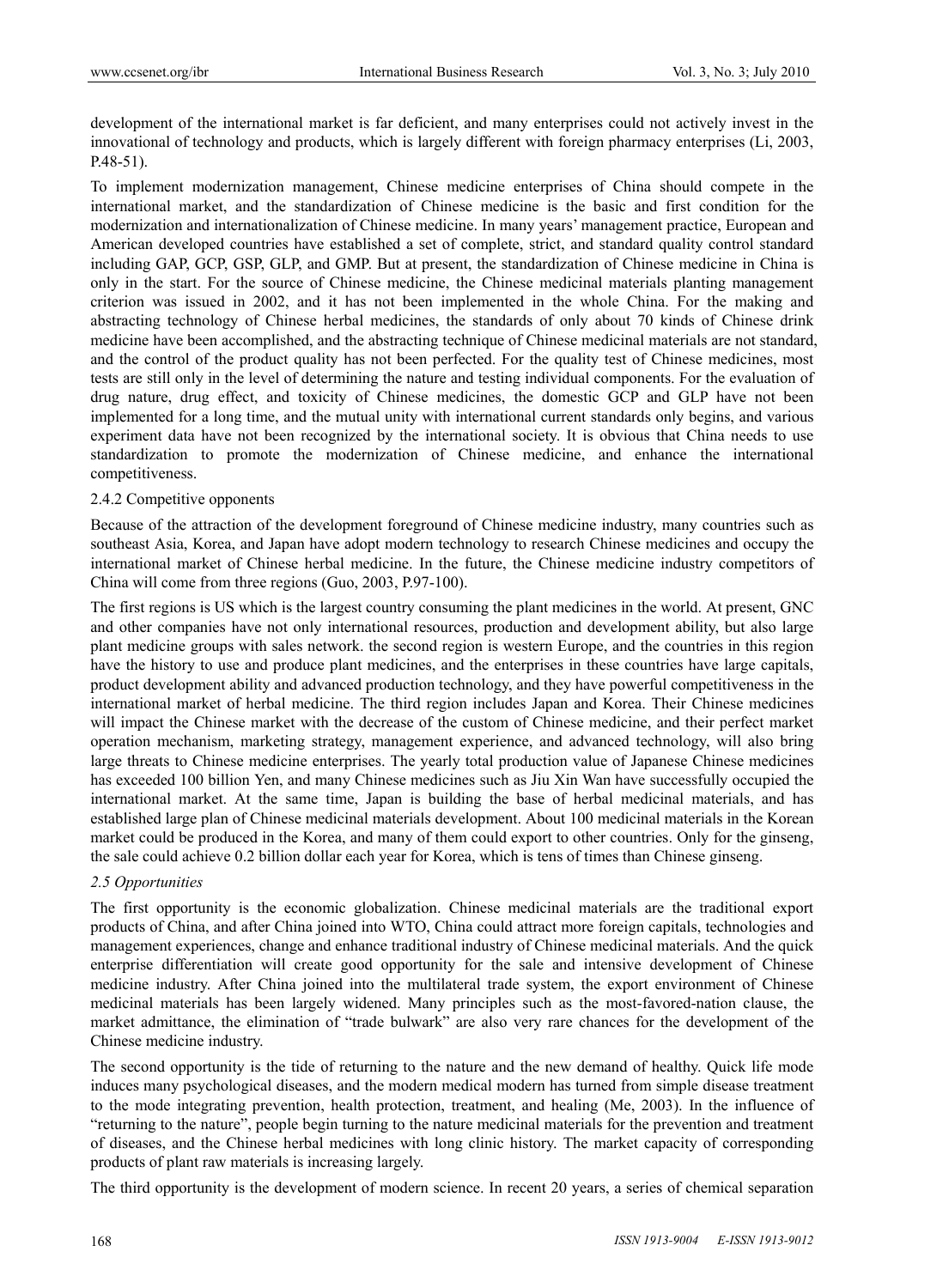and analysis identification technologies such as molecule biology, biological engineering technology, and micro-electronics technology, and various new filtering technologies have largely strengthened the R&D ability of chemical medicines, and the invention of a series of medicines with high efficiency and minimum content has brought revolutionary change for the research of chemical medicines. These new biological technologies could be used to enhance the effect and veracity of the Chinese medicine treatment, and confirm the gene treatment method of Chinese medicine.

## *2.6 Government*

The government is the factor with important influence. Chinese government has highly emphasized the development of Chinese medicine industry all along, and largely supported this industry. As the main content, the Chinese medicine industry has been listed in the "Eleventh Five-year Plan", and the modernization of Chinese medicine has been one of important contents of high technology industry. "Developing Chinese herbal medicines and biological medicines" has also been listed in the key works of the strategy of develop-the-west. In addition, to support the R&D of new medicines, in the period of "the Ninth Five-year Plan", China had established the new medicine selection center, the drug safety evaluation center, and the new medicine clinic base according to international standard. Various local governments also started from the advantages of local resources, and largely develop the industries with special characteristics. At present, the modern Chinese medicine industry chain of China has gradually gone to perfection, and the scale and benefit of Chinese medicine industry enterprise are being enhanced continually. These aspects are all related with the industry support policies of the government.

Of course, the Chinese medicine industry is also limited by many governmental policies. Aiming at various parts of the Chinese medicine industry chain, the government has constituted a serious of standard and criterion, such as GAP, GEP, GMP, GCP, GLP, and GSP. These policies put forward higher requests for the Chinese medicine industry, and all Chinese medicine enterprises should actively face the challenge, and continually enhance their own qualities.

## **3. Conclusions**

According to above analyses, following challenges should be emphasized when enhancing the international competitiveness of Chinese medicine industry, (1) incomplete quality standard of Chinese medicine product, (2) different cultural backgrounds, (3) lower technical innovational ability, (4) weak intellectual property rights production, (5) serious technical trade bulwark limitation, (6) Japanese and Korean relative advantage which has been formed in the global natural medicine market, (7) the large impact of foreign Chinese medicines in the domestic market, (8) the problem about the sustainable utilization of Chinese medicine resource.

To enhance the international competitiveness of Chinese medicine industry, following points should be concerned, (1) paying attention to developing the senior breeds and strengthening the standardization and good quality, and building more famous brands, (2) increasing the R&D investment of Chinese medicines and adjusting the planting breeds of Chinese medicines, and enhancing the additive values of products, (3) extending the application range of Chinese medicines and enhance the comprehensive utilization value, (4) strengthening the marketing power and perfecting the circulation channel of medicinal materials, (5) integrating the resources of Chinese medicine industry when necessary, and regrouping Chinese medical enterprises, (6) starting from trademark protection and strengthening the protection of the intellectual property rights of Chinese medicine, (7) perfecting relative supporting industries and suited establishments, (8) strengthening the international communication and development of Chinese medicine culture, and perfecting the standard system which could not only accord with the characteristics of Chinese medicine, but also be accepted by the world.

## **References**

Chen, Chong. (2001). Discussion about the Strategy of China Modernization. *World Notes Plant Medicine.* No.16(1). P.1-4.

Guo, Zhixin, Zhao, Libin & Jiang, Jianlan. (2003). Current Situation and Strategy of Chinese Materia Medica Internationalization. *Chinese Traditional and Herbal Drugs.* No.34(2). P.97-100.

Li, Guoju. (2003). The Modernization Research of Chinese Medicine and the Modernization of Chinese Medicine Enterprises. *Pharmacology and Clinics of Chinese Materia Medica.* No.19(1). P.48-51.

Me, Li. (2003). *Analysis of Chinese and Foreign Chinese Medicine Markets.* Beijing: China Medical Technology Press.

Porter ME. (1990). *The Competitive Advantage of Nations.* New York: Free Press. P.64-117.